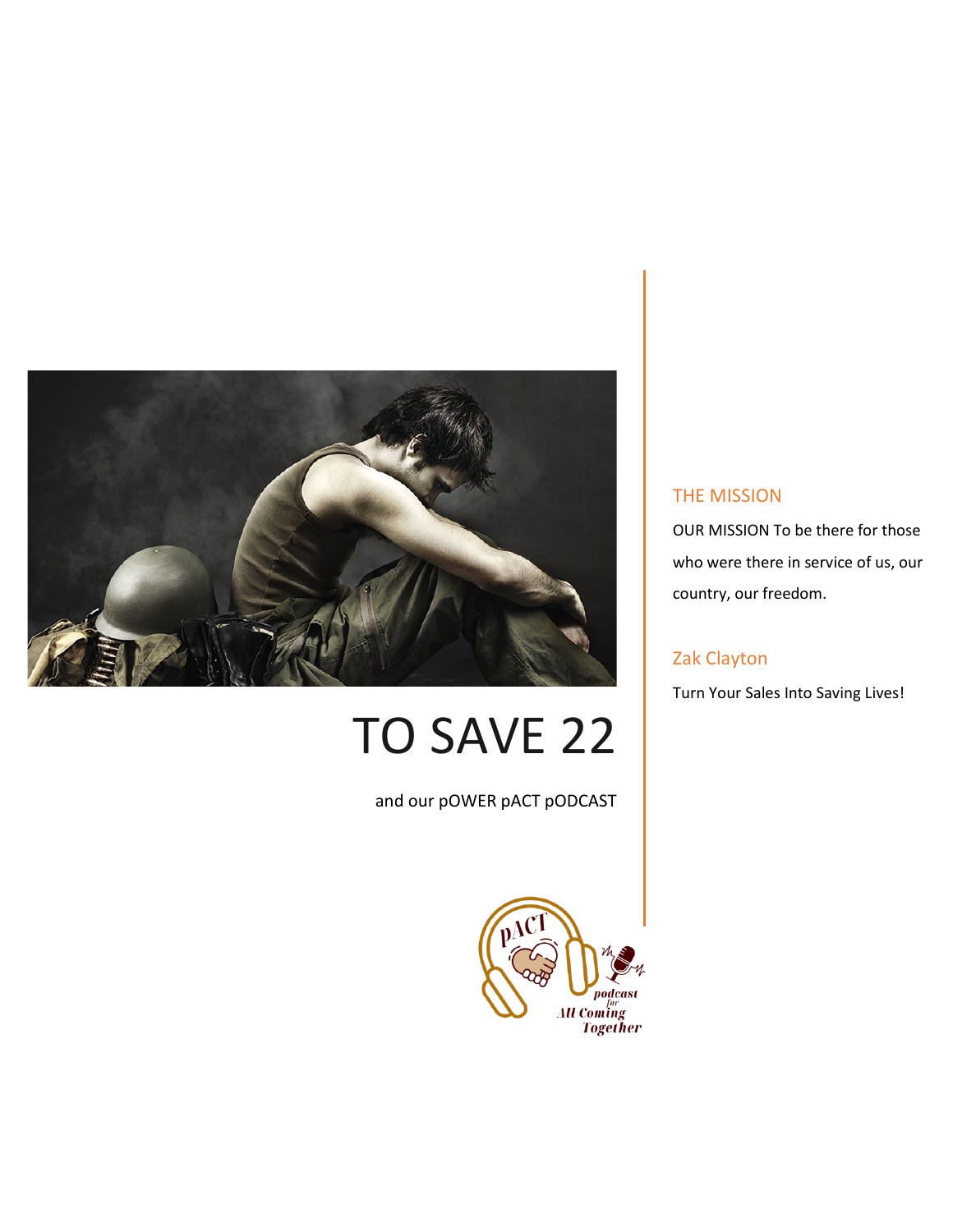

Good day, thank you so much for your time.

Hello, my name is Zak Clayton, founder of Community Pay it Forward Fundraising and Community Dare to Care. I would like to introduce a group of people to you who all have one aim, one goal, one mission, end veteran suicide. As you know, we have a crisis in America right now with our veterans who are struggling to deal with mental health issues and suicide.

I am a cog in a very important coalition of veteran organizations and relief groups aimed at turning the crisis the other way. The number 22 is the number that Americans understand and are familiar with, but as you know, the number has raised dramatically. This trend must stop, and we are asking you to be part of turning those numbers around and start to lower them. One suicide is too many.

February gives us a chance to hold an event that connects events from all over the country aimed at supporting groups aimed at veteran support, relief, and aide. February gives us the once in a lifetime date of **2/22/22**, 2-22 to save 22 is setting up events at VFW's and American Legions and other facilities who support our mission. We would like for you to join us in our mission to support groups from all around the country who are active in the mission to eliminate veteran suicide.

### **2-22 To Save 22 consists of the following organizations:**

### **Community Pay it Forward Fundraising:** website

Fundraising by simply shopping with our great small and medium business.

Email your receipt to the attached email address connected to the cause you care about. You can donate to 2-22 to save 22 by emailing a receipt to **[receipt](mailto:save22@communitypayitforward.us)**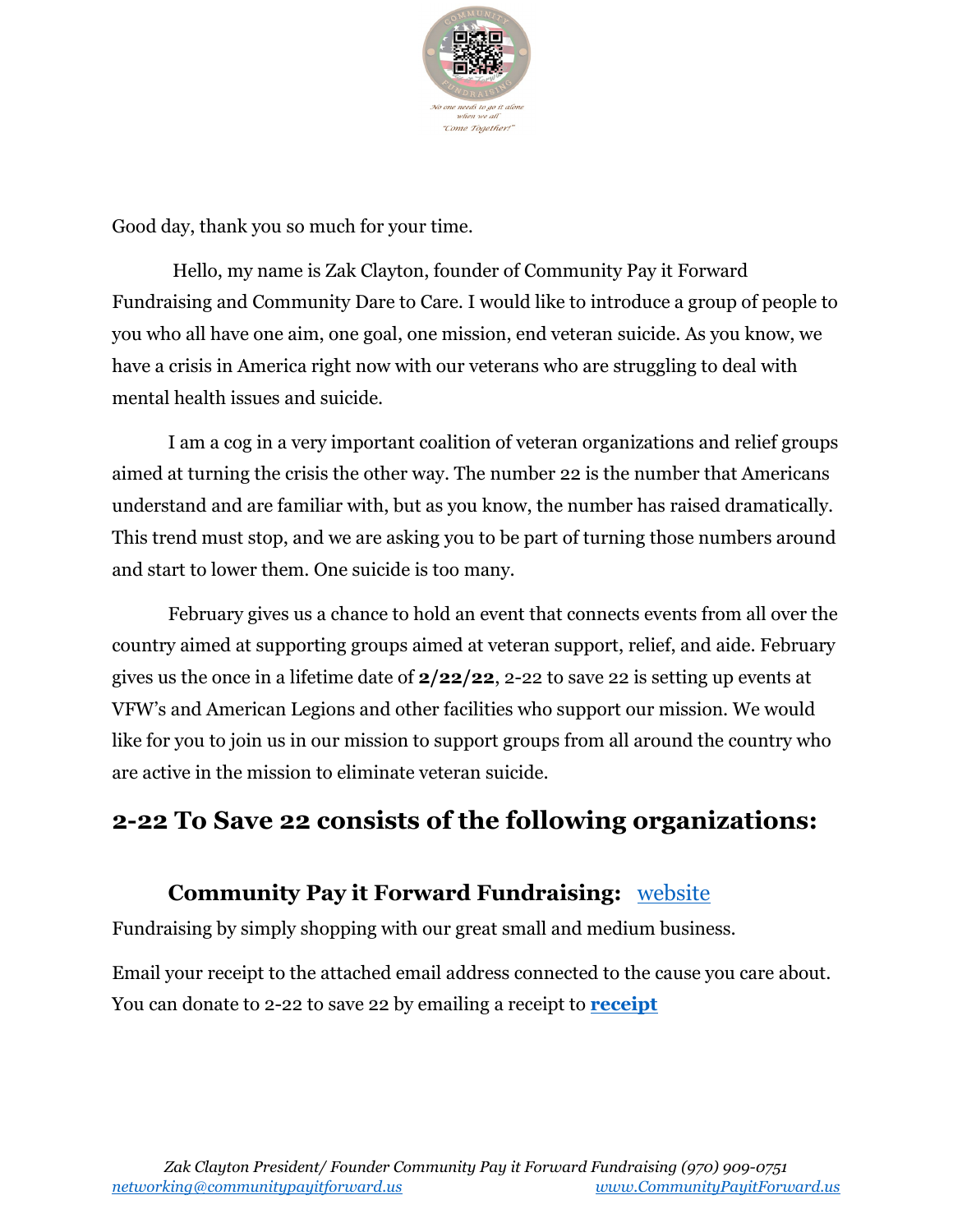

### **Prosperity Pathways:** website

Employment | Education for Career Development | Entrepreneurship | Madison

Prosperity Pathways LLC is a for profit organization providing job search assistance for legitimate online (and onsite) positions without you being scammed. Helps people with achieving career goals; Assists with launching businesses/organizations The proceeds from Prosperity Pathways help to fund Onward & Upward.

### **Community Dare to Care:** website

Offering clothing, housewares, furniture, medical equipment, coats and more donated by the public, to the public in need at no cost to them.

# **In Colorado:**

#### **Hope Advanced:** [website](https://yourhopeadvanced.com/)

Hope Advanced works with the broken, busted, and disgusted. At no cost, no obligation for as long as they need us, we help people navigate to their next best steps. We counsel, mentor, and connect them to others so they can get to their best life. Soon we are adding another nonprofit helping them with their credit and background. (Serious barriers to employment and housing).

#### **Graduated Hope**:

A venture community property owned by investors working in cooperation with nonprofits, employers, community, and government to provide housing, healing, and hope for vulnerable populations in our community. These compassionate care communities are INCENTIVE BASED. Incentives for our friends in need are shared high quality 8-10 person homes inside a community offering affordability along with stability, hope, and opportunity for redemption. They also receive graduated steps to home ownership. Investors are also incentivized with a higher rate of return for their investment in our homes and communities. Together as community partners, we can provide safety for the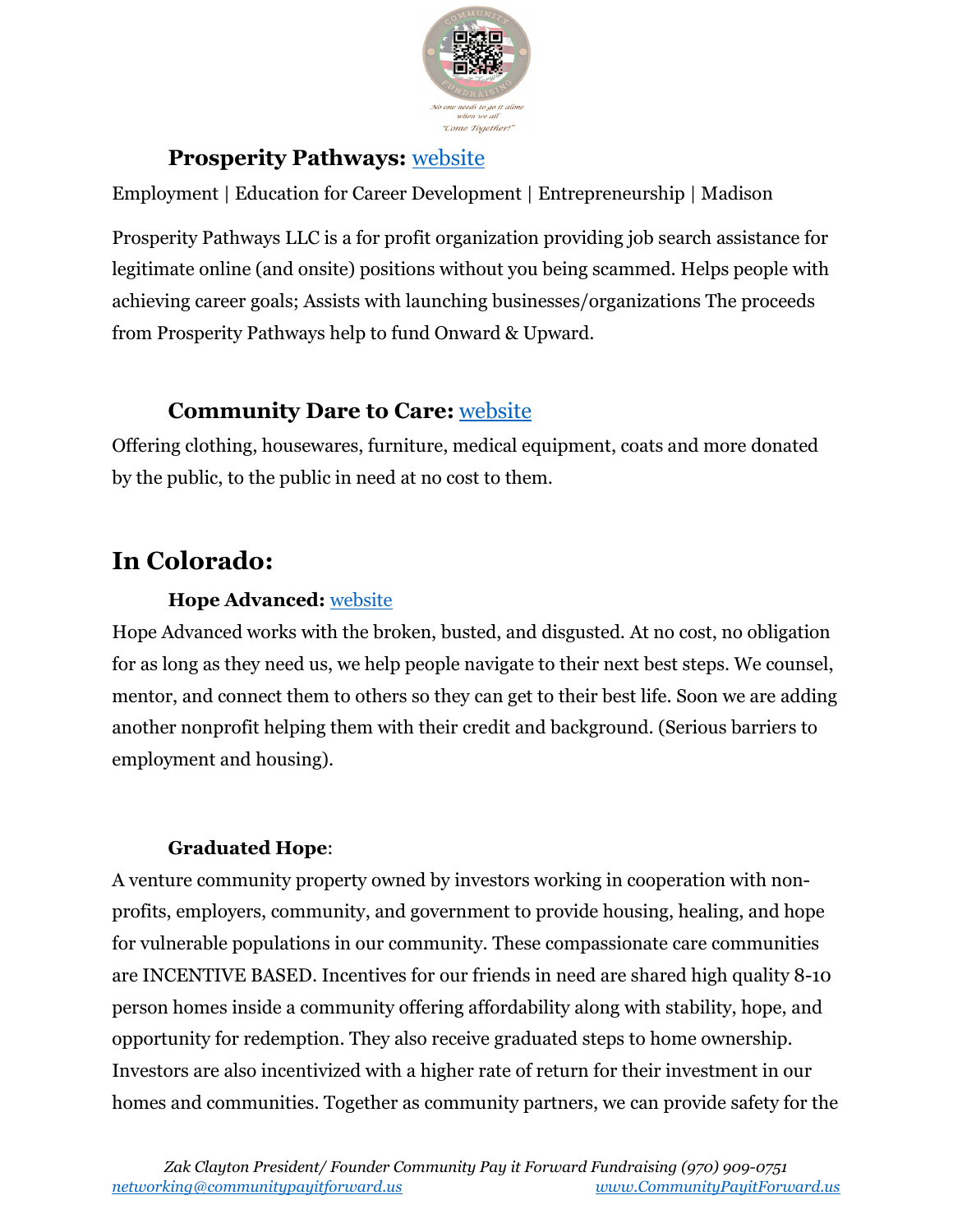

oppressed, shelter for the homeless, and restoration for the chemically dependent in a graduated path to success.

# **In Wisconsin:**

### **Onward and Upward:** (website)

Work From Home | Community Outreach | Employment | Madison Onward and Upward, Inc. is a non-profit 501(c)3 organization providing job training and online employment at the Community Online Work Center. Legally called Forward and Upward, Inc. DBA: Onward and Upward, Onward and Upward was started in 2017.

## **In Florida:**

### **The Veterans Ranch:** [website](https://www.theveteransranch.org/)

We analyze the needs of the individual or family before they get paired up with a horse. Then we work with them to start learning the basics of caring for Gods majestic animal and then it is on them to learn to work together with us never being too far away for guidance. The basics start with a grooming kit and learning how to build trust and a bond with that horse. Horses by nature are prey animals so you need to break down the barriers and start building that trust. The same thing applies to children that have gone through a traumatic experience. These programs help make people more calm, understanding, and better functioning members of society. We have seen people that had been "on the couch" for 10 years and after 10 minutes with a horse have more giant breakthroughs than ever before. We look forward to helping you take off that heavy coat of burden and lay it down and never pick it up again.

# **In North Carolina: Faith, Hope, and Love for Veterans:** [Facebook page](https://www.facebook.com/faithhopeloveforveterans/)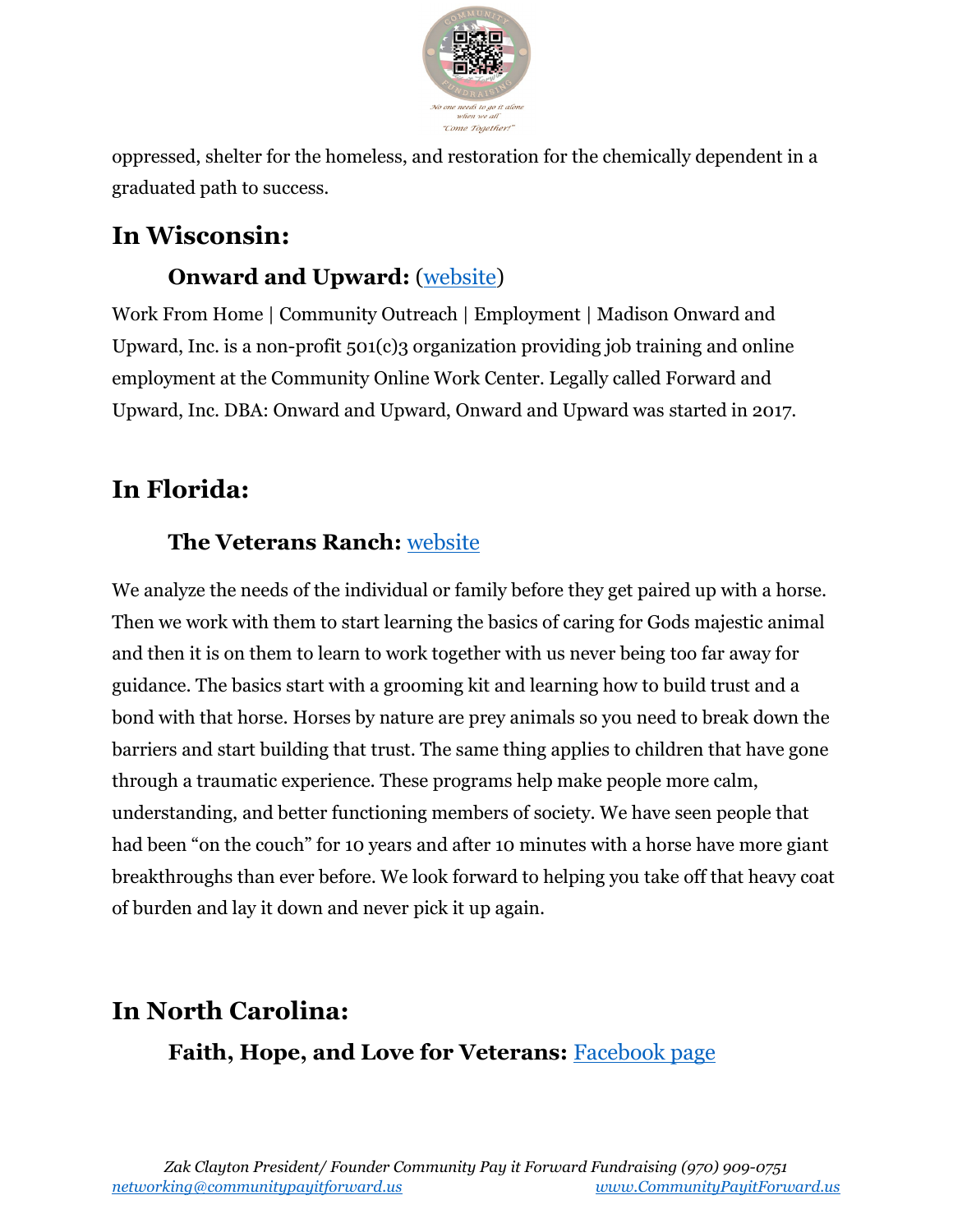

Nonprofit organization committed to improving Veterans lives by connecting them to resource for housing, employment, and treatment, especially female veterans assisting them with restoring their power and control for their lives.

### **In Tennessee:**

Veterans, Warriors One Stop Shop (VWOSS) [website](https://vwoss.com/) Needs for housing, employment, transitioning from active duty to the civilian work force, counseling, etc. >>> extremely important resources for picking up the pieces and surviving and thriving during and after the military.

### **In Kentucky:**

### **Project DieHard:** [website](https://projectdiehard.org/)

Project Diehard is first and foremost a grassroots effort, but we can't do it alone. Project Diehard's Mission is to bring hope to America's veterans, By providing a safe place for them to get the help they deserve. With the donation of 20 acres and a 10Ksqft building they are on the way of doing that. When completed Forward Operating Base Rush will house 12 single veterans and 2 veterans with their families. This is the first facility with plans to establish facilities in every state. Every Organization in the letter will be bringing their missions to the facilities as they are completed. Join us and together we will bring the veteran suicide rate down. We are not and never will be a non-profit in which the CEO makes a six-figure income. If you would like more information on how you can help Project Diehard, please contact us. We are always looking for people who would like to volunteer, become a patron, or sponsor an event.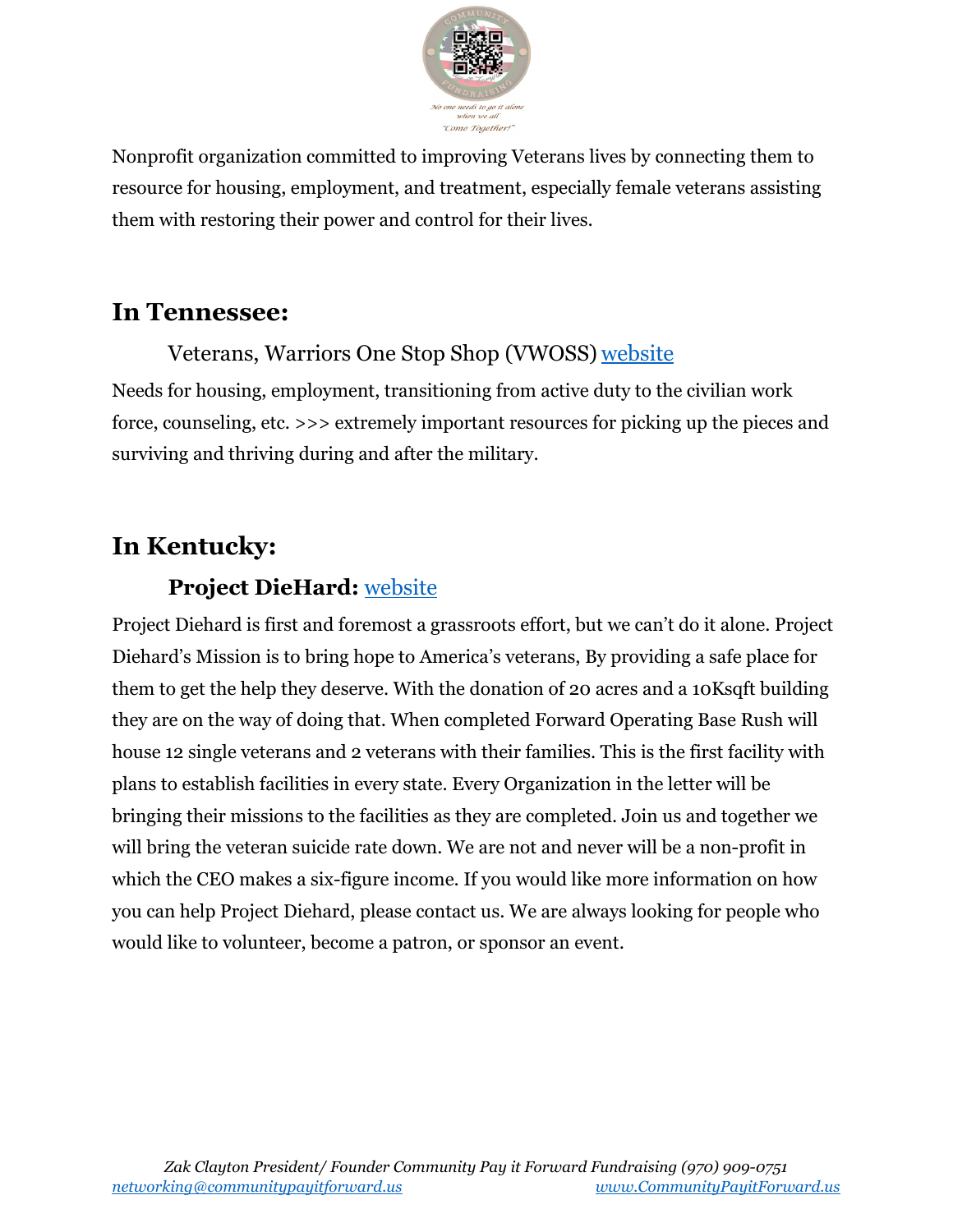

## **What is the plan?**

On February 22nd, 2022, starting at 7 PM EST, 6 PM CST, 5 PM MST, 4 PM PST, 2 PM Hawaii Islands, we will be broadcasting live from remote businesses to check in on the activities and happenings of the day.

We are asking businesses, VFW, American Legion, and other veteran Lodges and Posts, to hold a special event aimed at the whole veteran, mind, body, and soul. When a hero takes their lives, it is not because of one problem. We need to take action to offer our assistance to our veterans as a whole person and reassure them that our resources can handle most of the overbearing concerns that lead to the end-of-life decision.

We are asking for your permission to direct people to your facility throughout the day, or for a set of hours of the day, Tuesday, February 22nd, 2022. We are asking for a small portion of sales from this day, meal, event in which you will host. We need you to be creative and show how much you care about the heroes of our country. We will also be hosting an online auction where the winning bids on all items will go to the great organizations we are supporting.

Some examples of suggested fundraising idea's:

- Chili Cook-offs
- Steak Dinners
- Percentage of items or meals sold on this day
- A set amount for every purchase, I.E., \$100 for every home sale on this day
- Allow your kids to get involved, hold a Bake Sale for Our Heroes.
- Sponsor the Event if you are in a restricted industry. (Lawyers, Insurance, etc.)
- A Community Dance
- A neighborhood fundraising event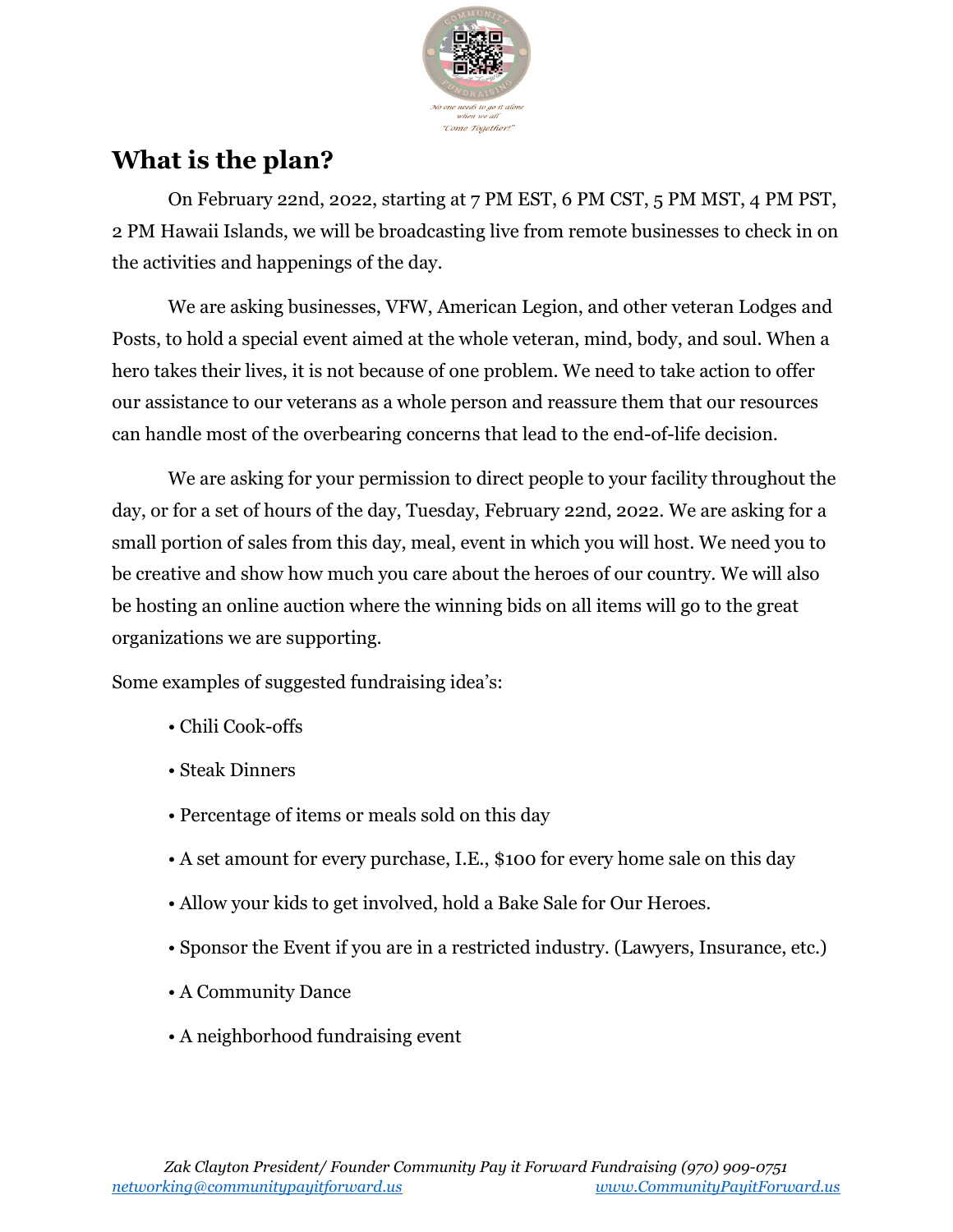

Just to name a few ideas. The ability to get involved by being created makes your participation unlimited, and unique.

This is your time to stand up with us and tell our countries heroes that they are not alone, and that you stand with us and will be there in their time of need. One loss is to many. Your participation could be the beginning of a true solution.

Do you run a program that can offer your services to the coalition? Please contact us by email at networking@communitypayitforward.us. We will send you directions to meet with the coalition and you can be a part of a solution. There is not one reason for suicide, there is not one solution. We cannot do this alone. Add your mission to our coalition and let's save our veterans.

This is not a problem for one, it is a problem for all. Together we can make a difference in this battle against veteran suicide.

## **How Do I Get Involved?**

You have seen the proposal, you have seen our purpose, now we need you to join us. How? That is up to you. We can suggest many ways, but the truth is, this cannot succeed without your participation. We are willing to promote and fill your building on February 22nd to stop veteran, hero suicide.

## **Let us start by giving you a few ideas:**

Host an event with proceeds to benefit 2-22 to save 22: Your participation is the key to success. We encourage your creativity. Host a dinner or other event to engage and activate the community. The worst thing we can do is nothing as the numbers rise.

- o Steak Dinner o Chili Cook-Off o Bake Sale
- o Community Yard Sale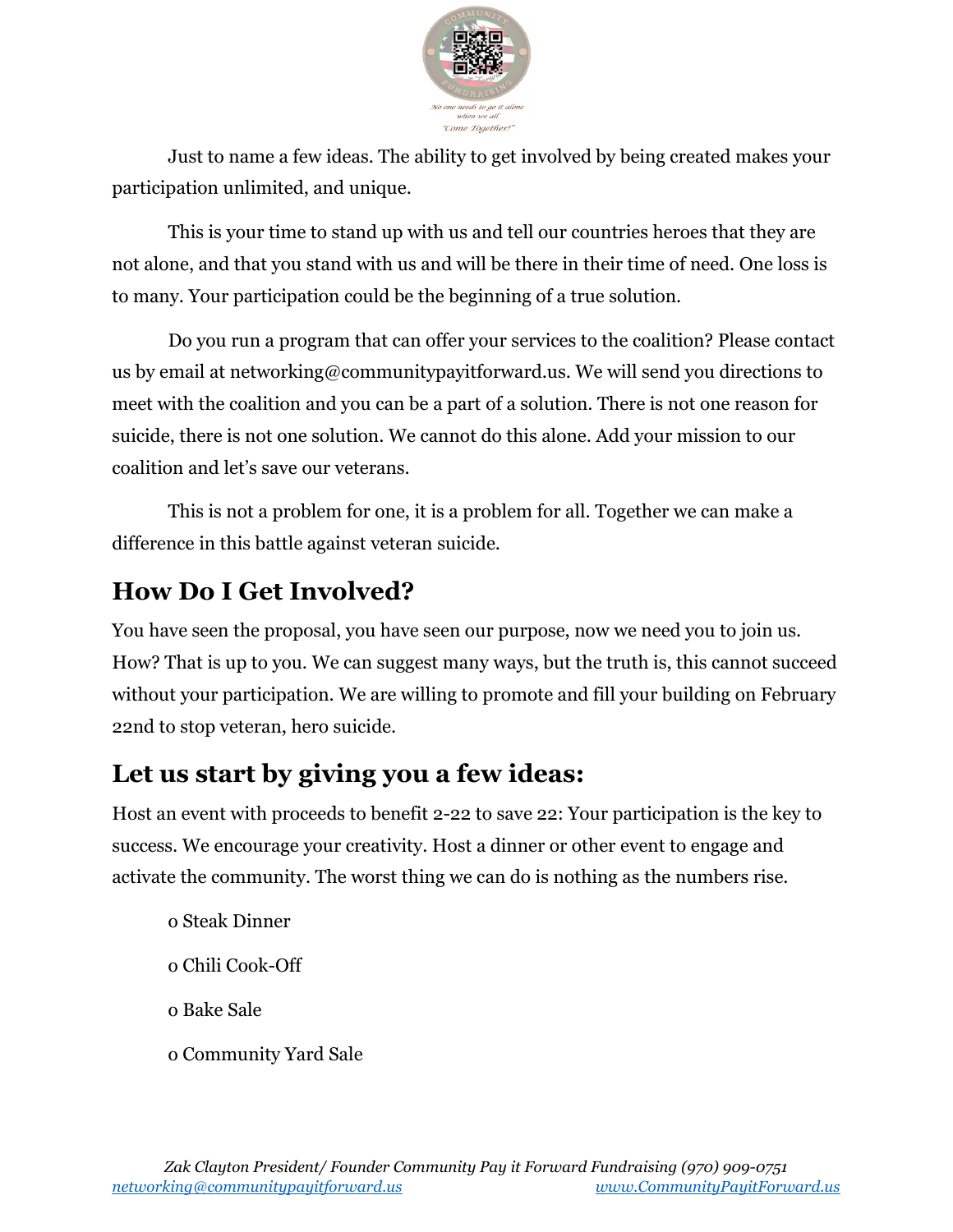

# **Join Us Today!!**

Front Line Hero: A percentage sales day (Captain Sponsorship): Help us by giving a percentage of your sales to the people who are coming into your building on February 22nd. This is an introduction to the Community Pay it Forward Fundraising Program and we will help you get set up for the day. Again, people shop, your sales become a lifeline for those who need help.

### **A sponsorship and donation combination:**

We have a multi-level sponsorship package which will help us promote the event, the facilities, the operations of 2-22 to save 22, and those involved.

- $\triangleright$  Radio Adds
- $\triangleright$  Print and Social Adds
- $\triangleright$  Mail out Fliers
- **► Television Presence**

### Major: Simple Donation \$5 or More

 $\triangleright$  Your name will be thanked live on air and on the website.

### Captain: Hour Sponsorship

 $\triangleright$  Each hour you sponsor your logo will show your logo prominent on the screen behind the host for the hour. We will you in for an introduction either live or prerecorded.

### Lieutenant Colonel: Hour Sponsorship +

 $\triangleright$  Each hour you sponsor your logo will show your logo prominent on the screen behind the host for the hour. We will you in for an introduction either live or prerecorded. Plus, you can join us to cohost the hour.